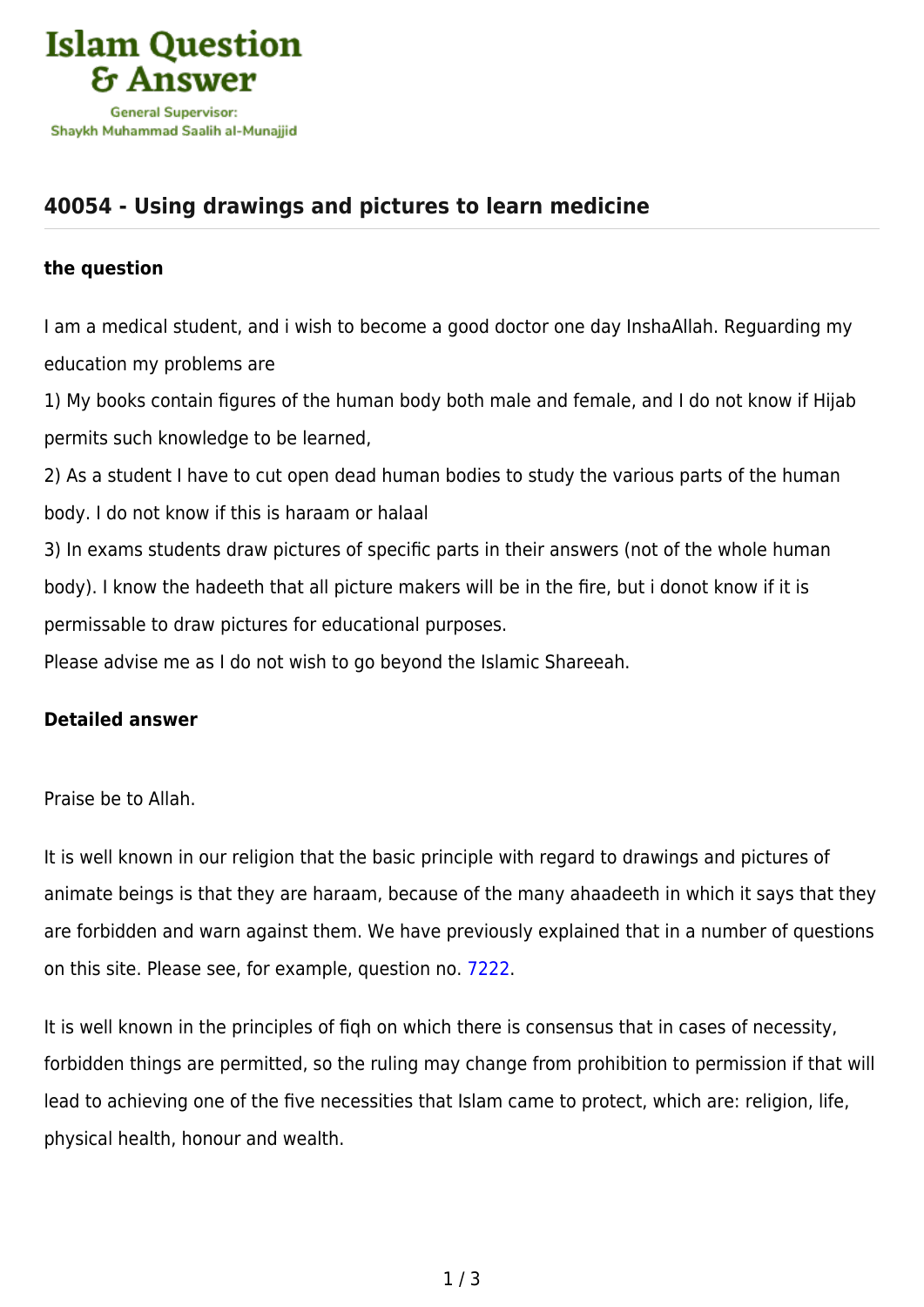

Because medicine is one of the necessary sciences that people need, to such an extent that some scholars regarded it as a communal obligation, this means that some things are permitted which are basically forbidden, in order to fulfil this communal obligation.

Al-Nawawi (may Allaah have mercy on him) said in Rawdat al-Taalibeen (1/223):

With regard to sciences, some of them are a communal obligation, such as medicine. End quote.

Indeed, Muwaffaq al-Deen al-Baghdaadi narrated in his book al-Tibb min al-Kitaab wa'l-Sunnah (187) that Imam al-Shaafa'i said:

I do not know of any branch of knowledge, after knowledge of halaal and haraam, that is more noble than medicine. End quote.

Even if a doctor does not treat women except in cases of necessity, he must learn how to treat both sexes, because a woman may not be able to find a female doctor in a certain specialty or in a certain city. Also, knowledge of medicine is based on understanding the makeup of the human body, and the features of its various parts, and details of their functions. How well the doctor understands that will determine how well he knows medicine and how successful he is in ridding people of problems and diseases.

Hence there is nothing wrong with the doctor studying drawings that show the human body, whether they are of men or women, and there is nothing wrong – in sha Allaah – with using drawings in exams for students of medicine and life sciences, as that will help them to understand properly and learn this knowledge correctly.

In our religion it is permissible for women to treat men in cases of necessity.

It was narrated that al-Rubayyi' bint Mu'awwidh (may Allaah be pleased with her) said: We were with the Prophet (peace and blessings of Allaah be upon him), bringing water, treating the